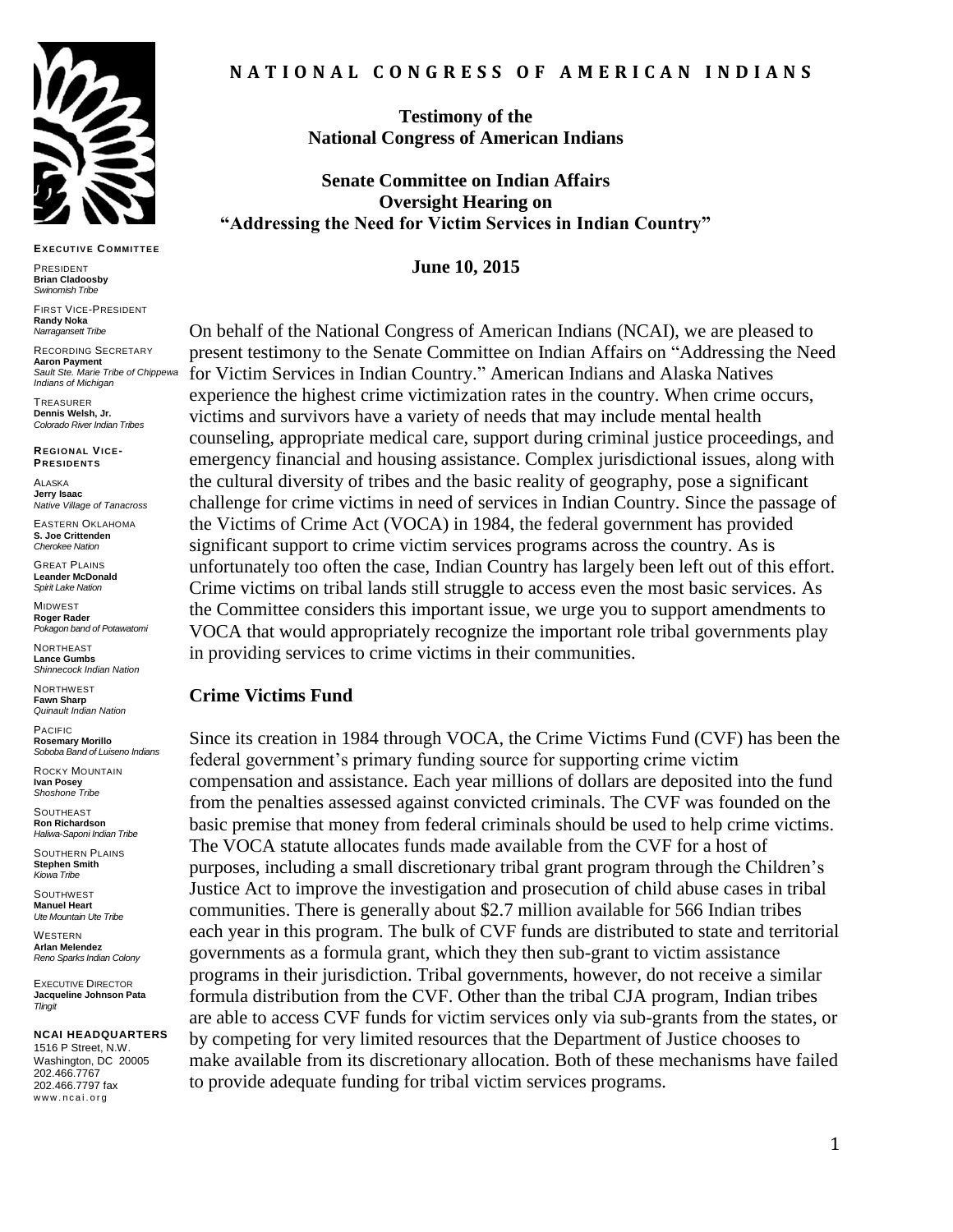NCAI recently submitted a request to the Office for Victims of Crime (OVC) under the Freedom of Information Act asking for information about sub-grants made by states to programs serving American Indian and Alaska Native victims over the past five years. NCAI received the attached spreadsheets in response, which show that pass-through funding has proven wholly unsuccessful in distributing funds to tribal victim service providers. According to data from OVC, from 2010–2014, the states passed through 0.5% of available funds to programs serving tribal victims, less than \$2.5 million annually. New Mexico, where American Indians make up 10.7% of the population, subgranted less than 1% of total available funds to programs serving Indian victims during that time period. Oklahoma, a state that is frequently held up as a place where the VOCA sub-grant process is working and where the Indian population is 12.9%, has never sub-granted more than 5.5% of its funds to programs serving Indians victims. And in Alaska, where Alaska Natives make up 19.4% of the population, the state of Alaska reports that from 2010–2013 it sub-granted between 0 and 3.9% of funds received through VOCA to programs serving Native victims. The vast majority of existing tribal victim service programs we have spoken to report that they are not able to access these funds at all.

Given that pass-through funding is not reaching tribal victims, tribal governments must largely rely upon the discretionary grant funding made available by OVC. OVC originally established a Victim Assistance in Indian Country (VAIC) discretionary grant program in 1989 in response to revelations about multiple victim molestations perpetrated by Bureau of Indian Affairs teachers in several reservation communities.<sup>1</sup> In attempting to identify services for the child victims, OVC realized that "funding to on reservation victim assistance programs was virtually non-existent."<sup>2</sup> VAIC funding was awarded for a three year period to state applicants who had partnered with tribal programs. OVC hoped that structuring the grant program to require state-tribal collaboration would help integrate tribal programs into the state VOCA programs and that the states would continue to fund the tribal programs after the federal grant ended. The states did not continue funding tribal programs at the conclusion of the three-year grant, however, and in 1998 OVC discontinued the failed pass-through model and began funding tribal programs directly.<sup>3</sup> Today this program is known as the Comprehensive Tribal Victim Assistance Program (TVAP).

While the TVAP is an improvement over the pass-through model used previously, its success is hampered by the low level of funding available and the short-term discretionary nature of the grants. Approximately \$3 million has been available annually through this program in recent years. Tribes must compete against one another to access these funds, and fewer than 10 tribes receive these grants each year for a three-year term, with no guarantee that this funding will be renewed. $4$ Too often when a grant ends, tribal programs must completely shut down. As the Committee considers this critical issue, our foremost request is that tribal victims services are not set up as another short-term grant program. Tribal governments need sustainable funding to meet the needs of victims into the foreseeable future, not a short-term program at risk of disappearing soon after it is fully established.

 $\overline{a}$ 

 $1$  CCAN, "History of Federal Victim Assistance Services and Programs in Indian Country," Upon the Back of a Turtle, (1998), *available at* <http://www.icctc.org/B-Ch%204%20victim%20asst%20svcs.pdf> 2 *Id.*

<sup>3</sup> *Id.* 

<sup>&</sup>lt;sup>4</sup> OVC reports that with the significant increase in disbursements from the Crime Victims Fund for FY 2015 they will be funding 24 tribal programs for FY 2015, instead of the usual 8 programs. We anticipate that total funding will be about \$10 million.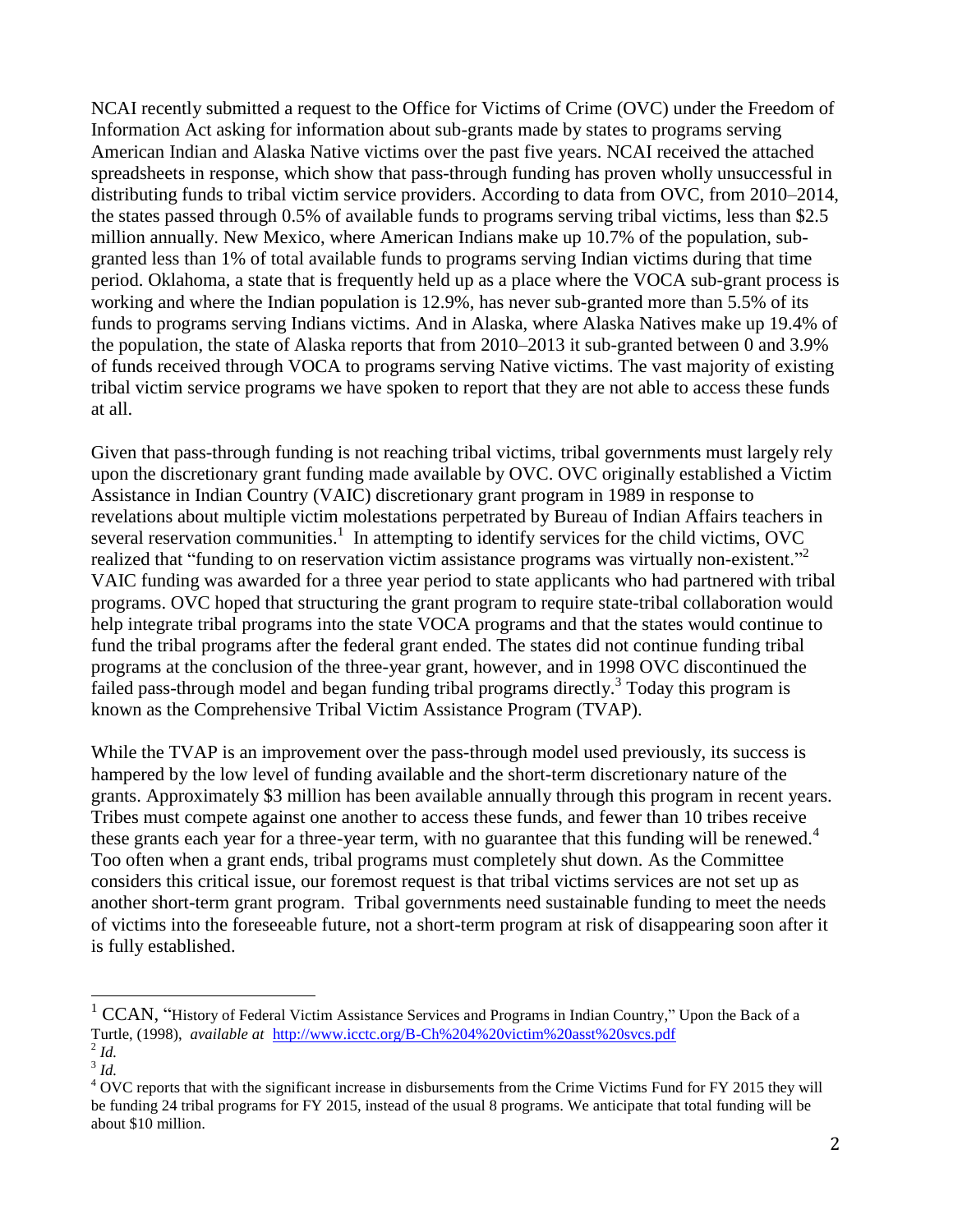Last year, NCAI adopted Resolution ANC-14-048 (attached) urging Congress to create an "abovethe-cap" reserve in the Victims of Crime Act for tribal governments, or alternatively, to establish a 10% allocation from CVF disbursements for tribal governments. The Attorney General's Task Force on American Indian and Alaska Native Children Exposed to Violence similarly called for a 10% tribal allocation from the CVF in its 2014 report.<sup>5</sup> A 10% tribal allocation from the CVF has also been supported by the National Task Force to End Sexual and Domestic Violence, a coalition of more than a thousand organizations that advocate on behalf of victims of domestic violence, dating violence, sexual assault and stalking.<sup>6</sup> OVC has also recognized the disproportionate need for victim services in tribal communities. Its *Vision 21* report singled out tribal communities and called for increasing resources in order to "ensure that victims in Indian Country are no longer a footnote to this country's response to crime victims."<sup>7</sup>

In recent years, annual disbursements from the CVF have been about \$700 million. Collections, however, reached as high as \$2.8 billion in 2013, leaving a balance in the fund of more than \$13 billion. There has been significant pressure on Congress to make this money available for crime victims, and Congress significantly increased the disbursements from the CVF for FY 2015 to \$2.3 billion. Despite this three-fold increase, none of the money was directed to Indian tribes. There is language in the FY 2016 Budget Resolution that will likely result in even higher disbursements this year. Without additional action by Congress, however, Indian tribal governments will continue to have no direct access to critical CVF funds, and victims in Indian Country will once again be left behind.

#### **Need for Victims Services**

 $\overline{a}$ 

American Indians and Alaska Natives experience the highest rates of violent victimization in the country. The rate of aggravated assault among American Indians and Alaska Natives is roughly twice that of the country as a whole  $(600.2 \text{ per } 100,000 \text{ versus } 323.6 \text{ per } 100,000)$ .<sup>8</sup> The Bureau of Justice Statistics has estimated that 1 out of 10 American Indians 12 and older become victims of violent crime annually.<sup>9</sup> At the same time, the historic lack of funding for tribal victims services programs means that the infrastructure for providing victims services in tribal communities is woefully underdeveloped. The services that are available are provided by a complicated and fragmented system that includes federal, state, tribal, and private actors. Programs struggle to find stable sources of funding and often close when grant funds run out. There is no comprehensive compilation of the services that are available in Indian Country, nor a comprehensive analysis of the gaps. The information that is available, however, makes clear that many of the most vulnerable Native victims do not have access to the services they need.

<sup>5</sup> Office of Justice Programs, United States Department of Justice*, Attorney General's Advisory Committee on American Indian/Alaska Native Children Exposed to Violence: Ending Violence so Children Can Thrive, (Washington, D.C.:* OJJOP, November 2014) [\(http://www.washingtonpost.com/r/2010-2019/WashingtonPost/2014/11/17/Nati...,](http://www.washingtonpost.com/r/2010-2019/WashingtonPost/2014/11/17/National-Security/Graphics/Report_re5.pdf) accessed June 8, 2015).

<sup>6</sup> NTF Letter to Appropriators, April 15, 2015, *available at* [http://4vawa.org/4vawa/2015/4/21/ntf-urges-for-increase](http://4vawa.org/4vawa/2015/4/21/ntf-urges-for-increase-funding-for-federal-programs-that-address-domestic-violence-sexual-assault-dating-violence-and-stalking)[funding-for-federal-programs-that-address-domestic-violence-sexual-assault-dating-violence-and-stalking.](http://4vawa.org/4vawa/2015/4/21/ntf-urges-for-increase-funding-for-federal-programs-that-address-domestic-violence-sexual-assault-dating-violence-and-stalking)

<sup>7</sup> Office of Justice Programs, U.S. Department of Justice, *Vision 21: Transforming Victim Services Final Report*, (Washington, DC: OVC, 2014).

<sup>&</sup>lt;sup>8</sup> Rennison, C. (2001). Violent Victimization and Race, 1993-98. U.S. DOJ, Bureau of Justice Statistics, March, (NCJ 176354).

<sup>&</sup>lt;sup>9</sup> 2004 report, American Indians and Crime, A BJS Statistical Profile, 1992-2002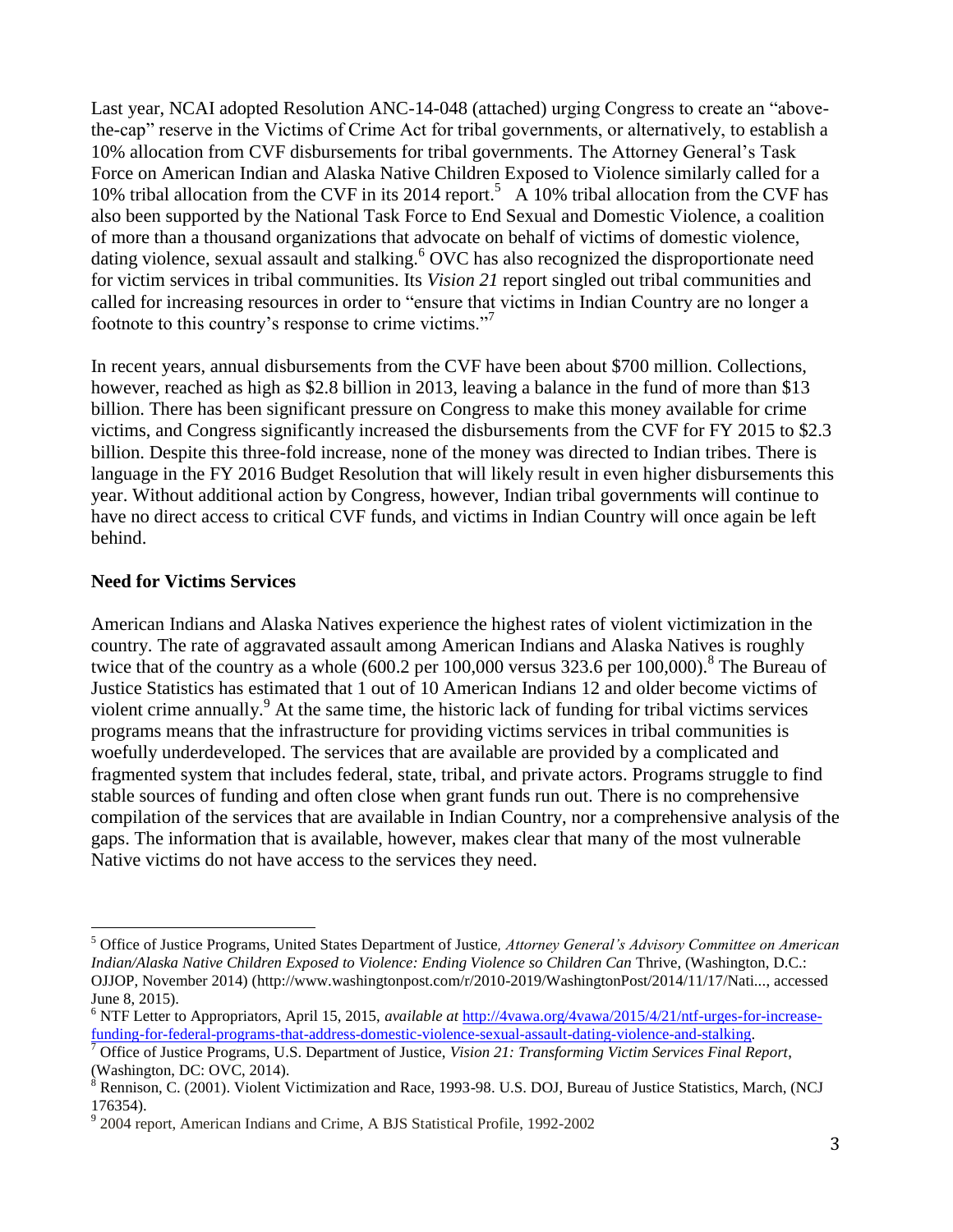#### *Child Advocacy Centers*

Children's Advocacy Centers (CACs), for example, are a recognized best practice for providing a child-focused, multidisciplinary response to child abuse, especially child sexual abuse. Children who receive services at CACs are twice as likely to receive specialized medical exams and significantly more likely to receive referrals for specialized mental health treatment.<sup>10</sup> American Indian and Alaska Native children are 50% more likely to experience child abuse and sexual abuse than white children.<sup>11</sup> Due to exposure to violence, Native children experience post-traumatic stress disorder at a rate of 22%—the same levels as Iraq and Afghanistan war veterans and triple the rate of the rest of the population.<sup>12</sup>

Despite the increased victimization risk for Native American children, very few CACs exist on tribal lands. While some tribal communities may be served by CACs off the reservation, the average driving distance to a CAC from tribal lands is 62 miles. For more than 100 tribal communities, the driving distance is between 100 and 300 miles.<sup>13</sup> For example, a child abuse victim on the Rosebud Reservation in South Dakota must travel two and a half hours across the state (or more in bad weather) to reach a  $CAC$ <sup>14</sup>. Even where tribal CACs exist, tribes struggle to find stable funding to maintain the programs. For example, the Eastern Shoshone Tribe opened a CAC on the Wind River Reservation in 2013 after an existing CAC operated by the Northern Arapaho Tribe ran out of funding and closed.<sup>15</sup> The new CAC is dependent on a three-year federal grant with no guarantee that funding will be renewed after the grant period ends.

#### *Domestic Violence Shelters*

l

Nearly 61% of Native women are assaulted during their lifetime. One local study found that 1 in 12 Native women experience violence perpetrated by their husband every year.<sup>16</sup> On some reservations, the murder rate of Native women is 10 times the national average.<sup>17</sup> Domestic violence shelters provide essential services to victims of domestic violence. In addition to emergency housing for a woman and her children fleeing abuse, they often provide counseling, advocacy, legal services, and referrals to other services. There are currently fewer than 40 tribal domestic violence shelters in operation. Those programs that do exist struggle to find sufficient funding to maintain their operations. The domestic violence shelter on the Pine Ridge reservation, for example, closed 8 years ago. Advocates report that in order to access shelter, they must transfer

<sup>&</sup>lt;sup>10</sup> Randall Cooper, "Children's Advocacy Centers and Indian Country," Update: National Center for Prosecution of Child Abuse, vol. 24, no 2 (2014), *available at* [http://www.ndaa.org/pdf/Update%20Vol24\\_No2.pdf.](http://www.ndaa.org/pdf/Update%20Vol24_No2.pdf)

<sup>&</sup>lt;sup>11</sup> Children's Bureau, U.S. Department of Health and Human Services, Child Maltreatment 2011, 28 (2012). Rates of child maltreatment in certain states are even more alarming. According to data from the Department of Health & Human Services, Native children in Alaska experience maltreatment at a rate more than six and a half times the rate for white children. In North Dakota, the rate of maltreatment for Native children is more than three times the rate for white children.

<sup>12</sup> Attorney General's Advisory Committee on American Indian/Alaska Native Children Exposed to Violence, *supra* note 3, at 38.

<sup>&</sup>lt;sup>13</sup> Randall Cooper, "Children's Advocacy Centers and Indian Country," Update: National Center for Prosecution of Child Abuse, vol. 24, no 2 (2014), *available at* [http://www.ndaa.org/pdf/Update%20Vol24\\_No2.pdf](http://www.ndaa.org/pdf/Update%20Vol24_No2.pdf) <sup>14</sup> *Id.*

<sup>&</sup>lt;sup>15</sup>Rebecca Martinez, "Child Advocacy Center Opens on Wind River Reservation," Wyoming Public Media, January 24, 2013, *available at* [http://wyomingpublicmedia.org/post/child-advocacy-center-opens-wind-river-reservation.](http://wyomingpublicmedia.org/post/child-advocacy-center-opens-wind-river-reservation)

<sup>&</sup>lt;sup>16</sup> R. Bachman, et al, "Violence Against American Indian and Alaska Native Women and the Criminal Justice Response: What is Known," (2008), *available at* [https://www.ncjrs.gov/pdffiles1/nij/grants/223691.pdf.](https://www.ncjrs.gov/pdffiles1/nij/grants/223691.pdf)

 $17$  R. Bachman, et al, "Violence Against American Indian and Alaska Native Women and the Criminal Justice Response: What is Known," (2008), *available at* [https://www.ncjrs.gov/pdffiles1/nij/grants/223691.pdf.](https://www.ncjrs.gov/pdffiles1/nij/grants/223691.pdf)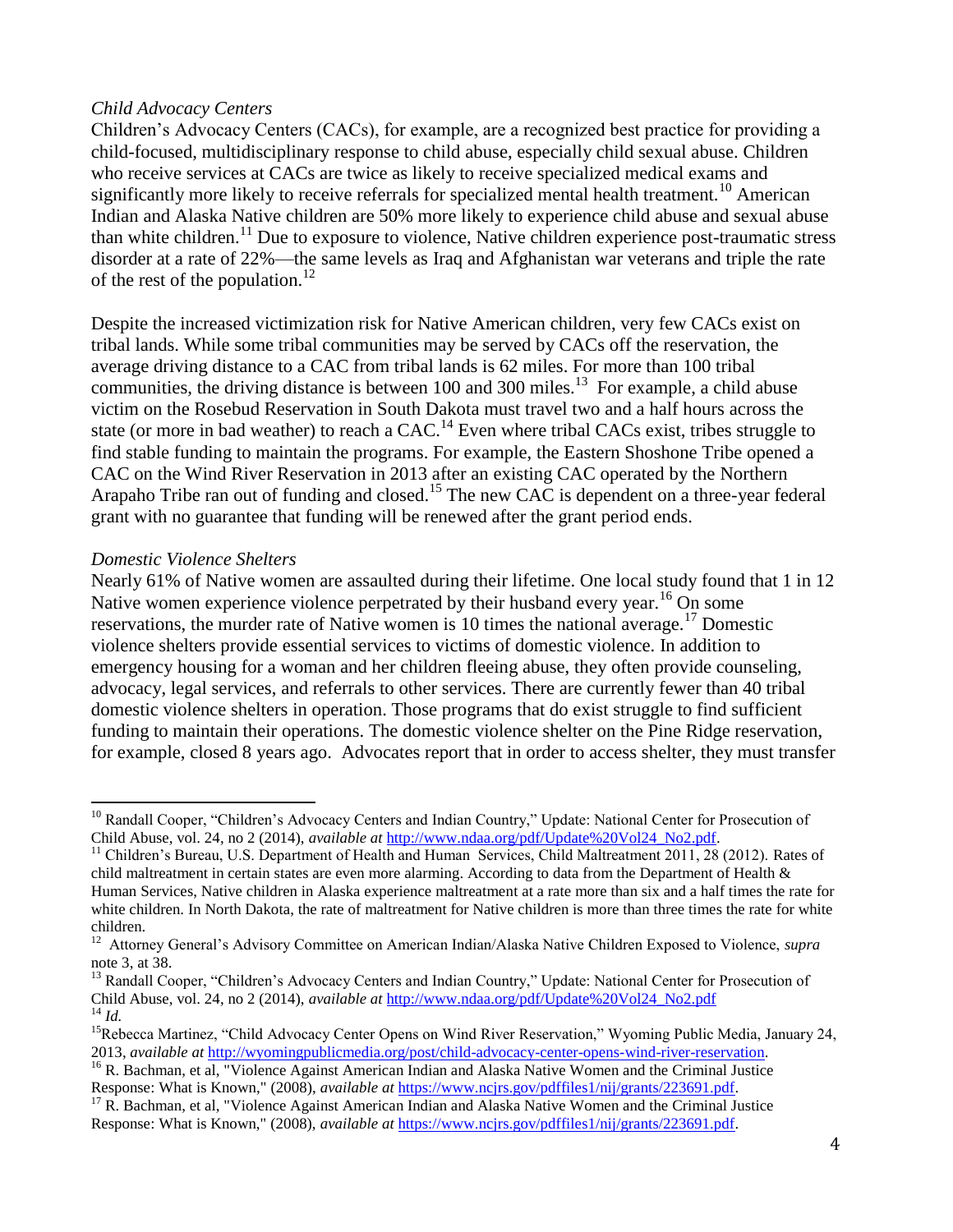victims—and often their children—at least 100 miles one way to a shelter in Rapid City. When shelter space is not available in Rapid City, advocates drive victims 700 miles to Sioux Falls.<sup>18</sup>

The Emmonak Women's Shelter, the only domestic violence shelter located in an Alaska Native village, has faced similar challenges. Like so many victim services programs in Indian Country, the shelter is reliant on short-term, discretionary funding from the federal government in order to remain operational. This two-bedroom shelter serves 500 women a year from 13 surrounding Native communities. Given the geographic isolation of the region, it is generally the only option for local women seeking to escape abuse. In operation since 1978, the shelter was forced to temporarily close in 2005 after the state of Alaska eliminated funding for this and a number of other rural services for Alaska Natives. Even while closed, battered women sought refuge there. Met with locked doors, women climbed surrounding trees and even hid in trash cans to escape their abusers. The shelter was able to reopen months later after securing funding from a tribal non-profit, and months after that, it received its first federal grant.<sup>19</sup> The shelter temporarily closed again in 2012 after running out of its DOJ funding due to high fuel costs during an especially brutal winter. The shelter was able to reopen after obtaining \$30,000 in private donations and a \$50,000 emergency grant from the Bureau of Indian Affairs. Staff took pay cuts and rationed fuel in order to conserve the little funding they had. $^{20}$ 

## *Sexual Assault Forensic Examiners and Sexual Assault Response Teams*

Access to services for sexual assault survivors is similarly limited. Approximately 34% of Native women are raped in their lifetime, and nearly half will experience sexual violence other than rape within their lifetime.<sup>21</sup> When Native women are raped, they are more likely to experience other physical violence during the attack, their attacker is more likely to have a weapon, and they are more likely to have injuries requiring medical attention.<sup>22</sup>

Sexual Assault Examiner (SAE) and Sexual Assault Response Team (SART) programs have been shown to improve both the care of survivors of sexual assault and criminal justice outcomes in sexual assault cases.<sup>23</sup> SAEs and SARTs are instrumental in facilitating immediate access to appropriate health care and other services for victims and for minimizing re-victimization by the justice system. A 2014 study used GIS mapping to evaluate proximity of trained forensic examiners to 650 census-identified Native American lands. The study found that more than two-thirds of Native American lands are more than 60 minutes away from the nearest sexual assault forensic examiner.<sup>24</sup>

## **Conclusion**

We expect that disbursements from the CVF this year may well exceed \$2.5 billion. Particularly at a time when funding is significantly increasing, it would be unconscionable to continue to ignore

 $\overline{a}$ 

<sup>&</sup>lt;sup>18</sup> Conversation with advocates from the Pine Ridge reservation on June 2, 2015 at the Women Are Sacred conference.

<sup>&</sup>lt;sup>19</sup> Timothy Williams, In Remote Alaska, Financing Puts a Rare Refuge at Risk, N.Y. TIMES, May 23, 2012, at A3.

<sup>&</sup>lt;sup>20</sup> Timothy Williams, With Grant, an Alaska Women's Shelter, N.Y. TIMES, July 6, 2012, at A15.

<sup>21</sup> *The National Intimate Partner and Sexual Violence Survey (NISVS): 2010 summary report* . Atlanta, GA: National Center for Injury Prevention and Control, Centers for Disease Control and Prevention (2011).

<sup>&</sup>lt;sup>22</sup> R. Bachman, et al, "Violence Against American Indian and Alaska Native Women and the Criminal Justice Response: What is Known," (2008), p. 36, *available at* [https://www.ncjrs.gov/pdffiles1/nij/grants/223691.pdf.](https://www.ncjrs.gov/pdffiles1/nij/grants/223691.pdf)

<sup>23</sup> Jennifer Giroux, Ashley Juraska, Eric Wood & Lindsey Wood, *Sexual Assault Services coverage on Native American Land*, 10 Journal of Forensic Nursing, 92, 92 (2014).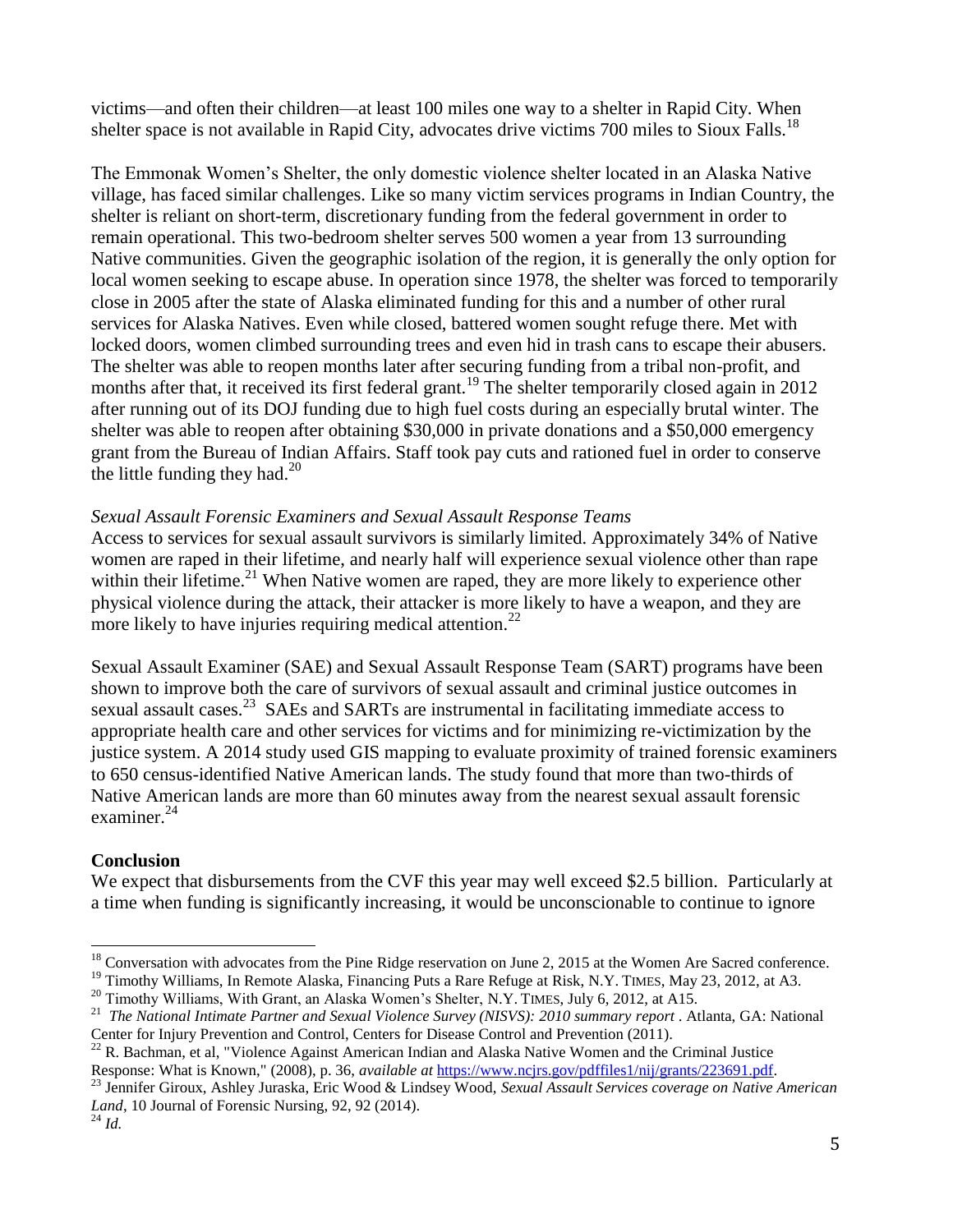the needs of the most victimized population in the United States. Now is the time to make sure that crime victims in tribal communities have access to the crime victim assistance and compensation that they desperately need. Creating a dedicated tribal funding allocation from the CVF would provide a stable source of funding for Indian tribes to develop the victims services infrastructure that is taken for granted in much of the rest of the country. We look forward to continuing to work with the Committee to address this issue.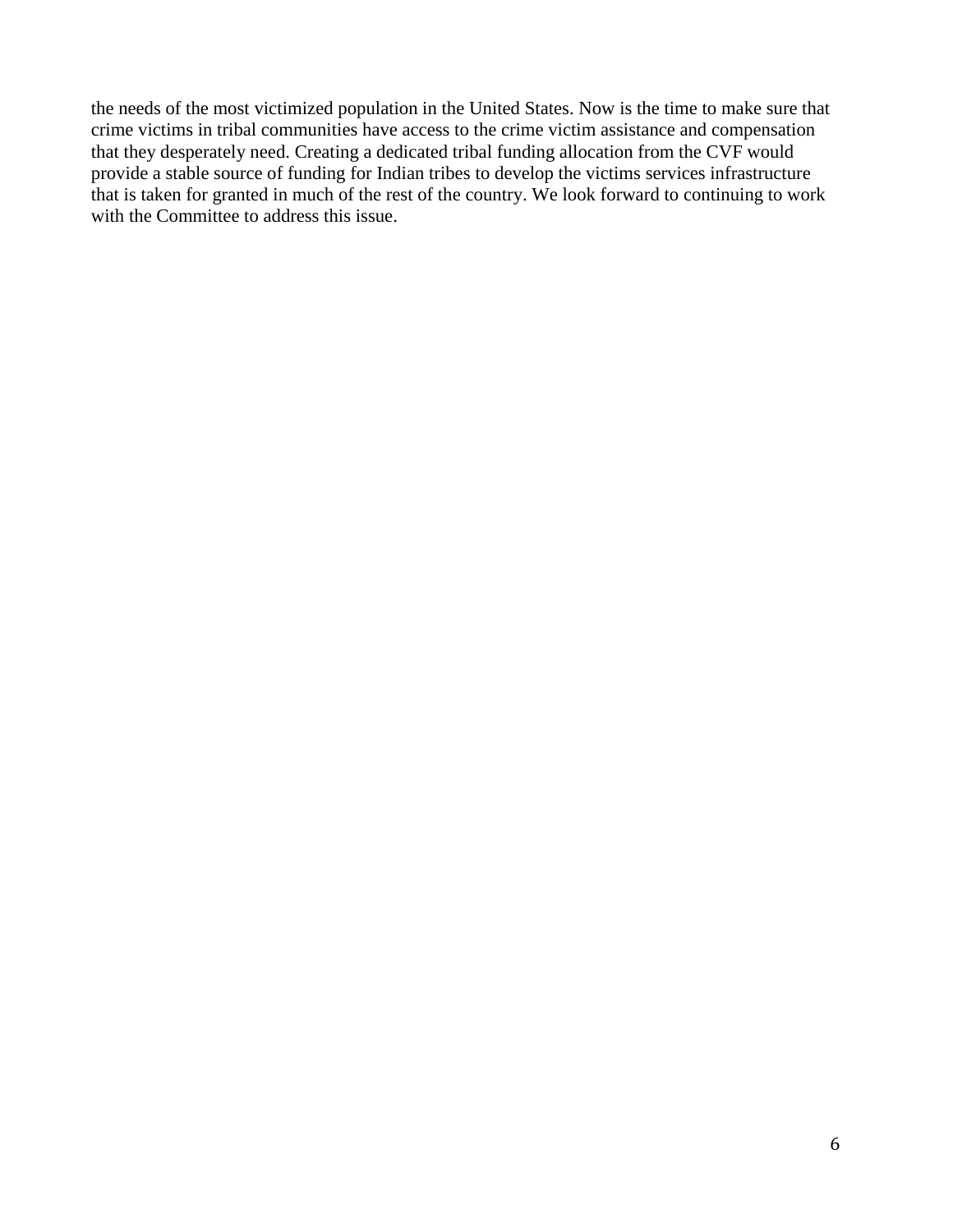| 2010<br>2010 | Arizona      |                                                           |                      |                 |           |        |                            |
|--------------|--------------|-----------------------------------------------------------|----------------------|-----------------|-----------|--------|----------------------------|
|              |              | DNA-People's Legal Services, Inc.                         | <b>Window Rock</b>   | AZ              | 22,868    |        | 8,655,966 On Reservation   |
|              | Arizona      | Tohdenasshai Shelter Home                                 | Kayenta              | AZ              | 57,744    |        | 8,655,966 On Reservation   |
|              |              |                                                           |                      | <b>AZ Total</b> | 80,612    | 0.93%  |                            |
| 2010         | California   | American Indian Child Resource Center                     | Oakland              | CA              | 132,697   |        | 46,204,706 Off Reservation |
| 2010         | California   | Bay Area American Indian Council, Inc.                    | San Leandro          | CA              | 132,700   |        | 46,204,706 Off Reservation |
| 2010         | California   | Feather River Tribal Health                               | Oroville             | CA              | 22,504    |        | 46,204,706 Off Reservation |
| 2010         | California   | Feather River Tribal Health, Inc.                         | Oroville             | CA              | 132,700   |        | 46,204,706 On Reservation  |
| 2010         | California   | Indian Child Welfare Consortium                           | Temecula             | CA              | 19,859    |        | 46,204,706 On Reservation  |
| 2010         | California   | Indian Child Welfare Consortium                           | Temecula             | CA              | 132,696   |        | 46,204,706 On Reservation  |
| 2010         | California   | Indian Health Council                                     | <b>Valley Center</b> | CA              | 120,745   |        | 46,204,706 On Reservation  |
| 2010         | California   | Karuk Community Development Corp                          | Happy Camp           | CA              | 99,644    |        | 46,204,706 On Reservation  |
| 2010         | California   | Two Feathers Native American Family Services              | McKinleyville        | CA              | 132,700   |        | 46,204,706 On Reservation  |
| 2010         | California   | United American Indian Involvement, Inc.                  | Los Angeles          | CA              | 132,700   |        | 46,204,706 Off Reservation |
|              |              |                                                           |                      | <b>CA Total</b> | 1,058,945 | 2.29%  |                            |
| 2010         | Michigan     | Saginaw Chippewa Indian Tribe of Michigan                 | Mt Pleasant          | MI              | 107,318   |        | 12,828,001 On Reservation  |
| 2010         | Michigan     | Sault Ste Marie Tribe of Chippewa Indians                 | Sault Ste Marie      | MI              | 81,258    |        | 12,828,001 On Reservation  |
|              |              |                                                           |                      | <b>MI Total</b> | 188,576   | 1.47%  |                            |
| 2010         | Minnesota    | American Indian Community Housing Organization            | Duluth               | <b>MN</b>       | 150,000   |        | 7,011,903 Off Reservation  |
|              |              |                                                           |                      | <b>MN Total</b> | 150,000   | 2.14%  |                            |
| 2010         | Mississippi  | Mississippi Board of Choctaw Indians                      | Choctaw              | <b>MS</b>       | 36,815    |        | 4,150,271 On Reservation   |
|              |              |                                                           |                      | <b>MS Total</b> | 36,815    | 0.89%  |                            |
| 2010         | North Dakota | FT. BERTHOLD COALITION AGAINST DOMESTIC VIOLENCE          | <b>NEW TOWN</b>      | <b>ND</b>       | 21,053    |        | 1,299,851 On Reservation   |
| 2010         | North Dakota | SPIRT LAKE VICTIM ASSISTANCE PROGRAM                      | <b>FORT TOTTEN</b>   | <b>ND</b>       | 35,615    |        | 1,299,851 On Reservation   |
| 2010         | North Dakota | TURTLE MT. BAND OF CHIPPEWA INDIANS                       | <b>BELCOURT</b>      | <b>ND</b>       | 24,105    |        | 1,299,851 On Reservation   |
|              |              |                                                           |                      | <b>ND Total</b> | 80,773    | 6.21%  |                            |
| 2010         | New Mexico   | Ramah Navajo School Board, Inc.                           | Pinehill             | <b>NM</b>       | 37,159    |        | 2,985,046 On Reservation   |
|              |              |                                                           |                      | <b>NM Total</b> | 37,159    | 1.24%  |                            |
| 2010         | Nevada       | Nevada Urban Indians                                      | <b>RENO</b>          | <b>NV</b>       | 52,819    |        | 3,768,290 Off Reservation  |
| 2010         | Nevada       | <b>Pyramid Lake Paiute Tribe</b>                          | <b>NIXON</b>         | <b>NV</b>       | 19,500    |        | 3.768.290 On Reservation   |
| 2010         | Nevada       | <b>Walker River Paiute Tribe</b>                          | Schurz               | <b>NV</b>       | 40,000    |        | 3,768,290 On Reservation   |
|              |              |                                                           |                      | <b>NV Total</b> | 112,319   | 2.98%  |                            |
| 2010         | Oklahoma     | CHOCTAW NATION VICTIM ASSISTANCE                          | <b>DURANT</b>        | OK              | 22,423    |        | 5,059,198 Off Reservation  |
| 2010         | Oklahoma     | COMANCHE NATION HOPE HOUSE                                | <b>LAWTON</b>        | OK              | 35,344    |        | 5,059,198 Off Reservation  |
|              |              |                                                           |                      | <b>OK Total</b> | 57,767    | 1.14%  |                            |
| 2010         | Oregon       | Native American Youth and Family Center                   | Portland             | OR.             | 13,148    |        | 5,230,591 Off Reservation  |
|              |              |                                                           |                      | <b>OR Total</b> | 13,148    | 0.25%  |                            |
| 2010         | South Dakota | NATIVE AMER WOMNS HEALTH ED RES. CNTR                     | <b>LAKE ANDES</b>    | <b>SD</b>       | 25,114    |        | 1,504,547 Off Reservation  |
| 2010         | South Dakota | SACRED HEART WOMEN'S SHELTER                              | <b>EAGLE BUTTE</b>   | <b>SD</b>       | 46,475    |        | 1,504,547 On Reservation   |
| 2010         | South Dakota | WACONI WAWOKIYA, INC./PROJECT SAFE                        | <b>FORT THOMPSON</b> | <b>SD</b>       | 48,138    |        | 1.504.547 On Reservation   |
| 2010         | South Dakota | WHITE BUFFALO CALF WOMAN SOCIETY                          | <b>MISSION</b>       | <b>SD</b>       | 56,886    |        | 1,504,547 On Reservation   |
| 2010         | South Dakota | WOMEN'S CIRCLE SUPPORT SERVICES                           | <b>SISSETON</b>      | SD              | 27,369    |        | 1,504,547 On Reservation   |
|              |              |                                                           |                      | <b>SD Total</b> | 203,982   | 13.56% |                            |
| 2010         | Washington   | Cowlitz Indian Tribe, Pathways to Healing/CVSC            | Vancouver            | <b>WA</b>       | 17,883    |        | 8,740,567 On Reservation   |
|              |              |                                                           |                      | <b>WA Total</b> | 17,883    | 0.20%  |                            |
| 2010         | Wisconsin    | Bad River Band of Lake Superior Tribe of Chippewa Indians | Odanah               | WI              | 36,935    |        | 7,492,374 On Reservation   |
| 2010         | Wisconsin    | Menominee IndianTribe of Wisconsin                        | Keshena              | WI              | 28,479    |        | 7,492,374 On Reservation   |
|              |              |                                                           |                      | <b>WI Total</b> | 65,414    | 0.87%  |                            |

**Grand Total 2103393**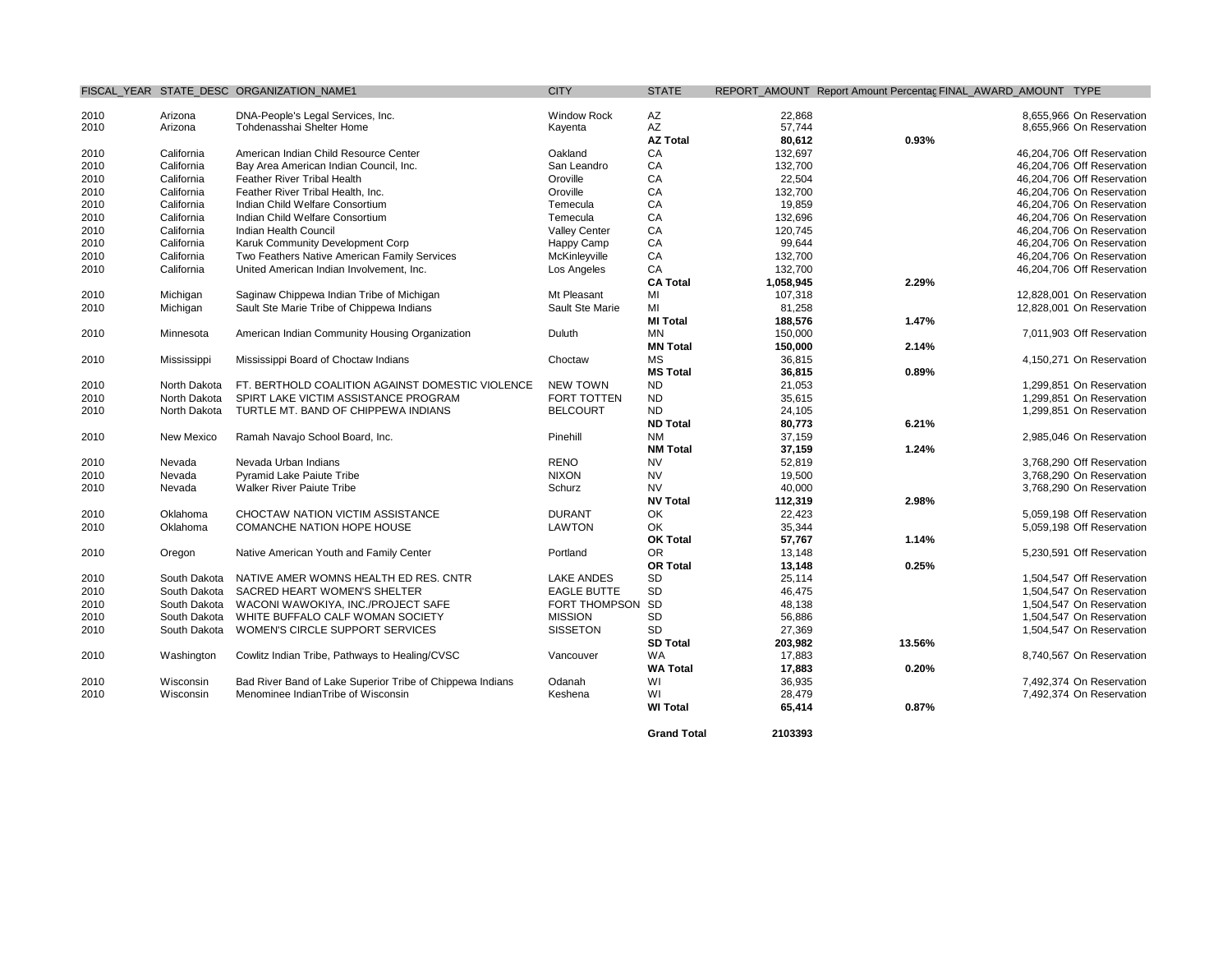|      |              | FISCAL YEAR STATE DESC ORGANIZATION NAME1                  | <b>CITY</b>        | <b>STATE</b>       | REPORT AMOUNT |        | Report Amt Percentage by State FINAL_AWARD_AMOUNT TYPE |
|------|--------------|------------------------------------------------------------|--------------------|--------------------|---------------|--------|--------------------------------------------------------|
| 2011 | Alaska       | Maniilaq Family Crisis Center                              | Kotzebue           | AK                 | 44,948        |        | 1,410,228 Off Reservation                              |
| 2011 | Alaska       | Maniilag Family Crisis Center                              | Kotzebue           | AK                 | 10,320        |        | 1,410,228 Off Reservation                              |
|      |              |                                                            |                    | <b>AK Total</b>    | 55,268        | 3.92%  |                                                        |
| 2011 | Arizona      | DNA-People's Legal Services, Inc.                          | <b>Window Rock</b> | AZ                 | 22,868        |        | 8,691,971 On Reservation                               |
| 2011 | Arizona      | Tohdenasshai Shelter Home                                  | Kayenta            | AZ                 | 61,722        |        | 8,691,971 On Reservation                               |
|      |              |                                                            |                    | <b>AZ Total</b>    | 84,590        | 0.97%  |                                                        |
| 2011 | California   | American Indian Child Resource Center                      | Oakland            | CA                 | 139,361       |        | 48,244,446 Off Reservation                             |
| 2011 | California   | Bay Area American Indian Council, Inc.                     | San Leandro        | CA                 | 139,361       |        | 48,244,446 Off Reservation                             |
| 2011 | California   | Feather River Tribal Health, Inc.                          | Oroville           | CA                 | 139,361       |        | 48,244,446 Off Reservation                             |
| 2011 | California   | Indian Child Welfare Consortium                            | Temecula           | CA                 | 139,361       |        | 48,244,446 On Reservation                              |
| 2011 | California   | Indian Health Council                                      | Pauma Valley       | CA                 | 26,770        |        | 48,244,446 On Reservation                              |
| 2011 | California   | Indian Health Council                                      | Pauma Valley       | CA                 | 139,361       |        | 48,244,446 On Reservation                              |
| 2011 | California   | Karuk Community Development Corporation                    | Happy Camp         | CA                 | 112,591       |        | 48,244,446 On Reservation                              |
| 2011 | California   | Two Feathers Native American Family Services               | McKinleyville      | CA                 | 139,361       |        | 48,244,446 On Reservation                              |
| 2011 | California   | United American Indian Involvement, Inc.                   | Los Angeles        | CA                 | 139,361       |        | 48,244,446 Off Reservation                             |
|      |              |                                                            |                    | <b>CA Total</b>    | 1,114,888     | 2.31%  |                                                        |
| 2011 | Michigan     | Hannahville Indian Community                               | Wilson             | MI                 | 63,050        |        | 13,166,814 On Reservation                              |
| 2011 | Michigan     | Keweenaw Bay Indian Community                              | Baraga             | MI                 | 76,465        |        | 13,166,814 On Reservation                              |
|      |              |                                                            |                    | <b>MI Total</b>    | 139,515       | 1.06%  |                                                        |
| 2011 | Minnesota    | American Indian Community Housing Organization             | Duluth             | <b>MN</b>          | 150,000       |        | 7,297,478 Off Reservation                              |
|      |              |                                                            |                    |                    |               |        |                                                        |
|      |              |                                                            |                    | <b>MN Total</b>    | 150,000       | 2.06%  |                                                        |
| 2011 | Mississippi  | Mississippi Band of Choctaw Indians                        | Choctaw            | <b>MS</b>          | 42,941        |        | 4.302.870 On Reservation                               |
|      |              |                                                            |                    | <b>MS Total</b>    | 42,941        | 1.00%  |                                                        |
| 2011 | Nevada       | Nevada Urban Indians                                       | <b>RENO</b>        | <b>NV</b>          | 42,000        |        | 3,961,010 Off Reservation                              |
| 2011 | Nevada       | <b>Pyramid Lake Paiute Tribe</b>                           | <b>NIXON</b>       | <b>NV</b>          | 19,500        |        | 3.961.010 On Reservation                               |
| 2011 | Nevada       | Walker River Paiute Tribe                                  | Schurz             | <b>NV</b>          | 45,000        |        | 3,961,010 On Reservation                               |
|      |              |                                                            |                    | <b>NV Total</b>    | 106,500       | 2.69%  |                                                        |
| 2011 | New Mexico   | Ramah Navajo School Board, Inc.                            | Pinehill           | <b>NM</b>          | 37,051        |        | 3,139,031 On Reservation                               |
|      |              |                                                            |                    | <b>NM Total</b>    | 37,051        | 1.18%  |                                                        |
| 2011 | North Dakota | FT. BERTHOLD COALITION AGAINST DOMESTIC VIOLENCE           | <b>NEW TOWN</b>    | <b>ND</b>          | 18,354        |        | 1,361,989 On Reservation                               |
| 2011 | North Dakota | TURTLE MT. BAND OF CHIPPEWA INDIANS                        | <b>BELCOURT</b>    | <b>ND</b>          | 22,495        |        | 1,361,989 On Reservation                               |
|      |              |                                                            |                    | <b>ND Total</b>    | 40,849        | 3.00%  |                                                        |
| 2011 | Oklahoma     | CHOCTAW NATION VICTIM ASSISTANCE                           | <b>DURANT</b>      | OK                 | 22,423        |        | 5,307,709 Off Reservation                              |
| 2011 | Oklahoma     | <b>COMANCHE NATION HOPE HOUSE</b>                          | <b>LAWTON</b>      | OK                 | 46,638        |        | 5,307,709 Off Reservation                              |
| 2011 | Oklahoma     | Pawnee/Osage CASA                                          | Pawnee             | OK                 | 30,000        |        | 5,307,709 On Reservation                               |
| 2011 | Oklahoma     | Ponca Tribe of Indians                                     | Ponca City         | OK                 | 14,564        |        | 5,307,709 Off Reservation                              |
|      |              |                                                            |                    | <b>OK Total</b>    | 113,625       | 2.14%  |                                                        |
| 2011 | South Dakota | NATIVE AMER WOMNS HEALTH ED RES. CNTR                      | <b>LAKE ANDES</b>  | SD                 | 48,480        |        | 1,543,448 Off Reservation                              |
| 2011 | South Dakota | SACRED HEART WOMEN'S SHELTER                               | <b>EAGLE BUTTE</b> | SD                 | 45,726        |        | 1,543,448 On Reservation                               |
| 2011 | South Dakota | WACONI WAWOKIYA, INC./PROJECT SAFE                         | FORT THOMPSON SD   |                    | 47,362        |        | 1,543,448 On Reservation                               |
| 2011 | South Dakota | WHITE BUFFALO CALF WOMAN SOCIETY                           | <b>MISSION</b>     | SD                 | 55,972        |        | 1,543,448 On Reservation                               |
| 2011 | South Dakota | WOMEN'S CIRCLE SUPPORT SERVICES                            | <b>SISSETON</b>    | SD                 | 46,780        |        | 1,543,448 On Reservation                               |
|      |              |                                                            |                    | <b>SD Total</b>    | 244,320       | 15.83% |                                                        |
| 2011 | Washington   | Cowlitz Indian Tribe, Pathways to Healing/CVSC             | Vancouver          | WA                 | 13,602        |        | 9,118,130 On Reservation                               |
| 2011 | Washington   | Cowlitz Indian Tribe, Pathways to Healing/SA               | Vancouver          | <b>WA</b>          | 9,000         |        | 9,118,130 On Reservation                               |
| 2011 | Washington   | Jamestown S'Klallam Tribe/SA                               | Sequim             | <b>WA</b>          | 9,050         |        | 9,118,130 On Reservation                               |
| 2011 | Washington   | Lower Elwha Tribe/SA                                       | Port Angeles       | <b>WA</b>          | 10,000        |        | 9,118,130 On Reservation                               |
| 2011 | Washington   | Lummi Indian Business Council/SA                           | Bellingham         | <b>WA</b>          | 30,000        |        | 9,118,130 On Reservation                               |
| 2011 | Washington   | Port Gamble S'Klallam Tribe/SA                             | Kingston           | <b>WA</b>          | 4,425         |        | 9,118,130 On Reservation                               |
| 2011 | Washington   | Sauk-Suiattle Indian Tribe/SA                              | Darrington         | <b>WA</b>          | 9,000         |        | 9,118,130 On Reservation                               |
| 2011 | Washington   | Suquamish Tribe/SA                                         | Suguamish          | <b>WA</b>          | 4,500         |        | 9,118,130 On Reservation                               |
| 2011 | Washington   | Swinomish Indian Tribal Community/SA                       | La Conner          | <b>WA</b>          | 6,000         |        | 9,118,130 On Reservation                               |
|      |              |                                                            |                    | <b>WA Total</b>    | 95,577        | 1.05%  |                                                        |
| 2011 | Wisconsin    | Bad River Band of Lake Superior Tribe of Chippewa Indians  | Odanah             | WI                 | 36,935        |        | 7,788,407 On Reservation                               |
| 2011 | Wisconsin    | Lac Courte Oreilles Band of Lake Superior Chippewa Indians | Hayward            | WI                 | 90,569        |        | 7.788.407 On Reservation                               |
| 2011 | Wisconsin    | Lac Courte Oreilles Band of Lake Superior Chippewa Indians | Hayward            | WI                 | 116,880       |        | 7,788,407 On Reservation                               |
| 2011 | Wisconsin    | Menominee IndianTribe of Wisconsin                         | Keshena            | WI                 | 33,959        |        | 7.788.407 On Reservation                               |
|      |              |                                                            |                    | <b>WI Total</b>    | 278,343       | 3.57%  |                                                        |
|      |              |                                                            |                    | <b>Grand Total</b> | 2,503,467     |        |                                                        |
|      |              |                                                            |                    |                    |               |        |                                                        |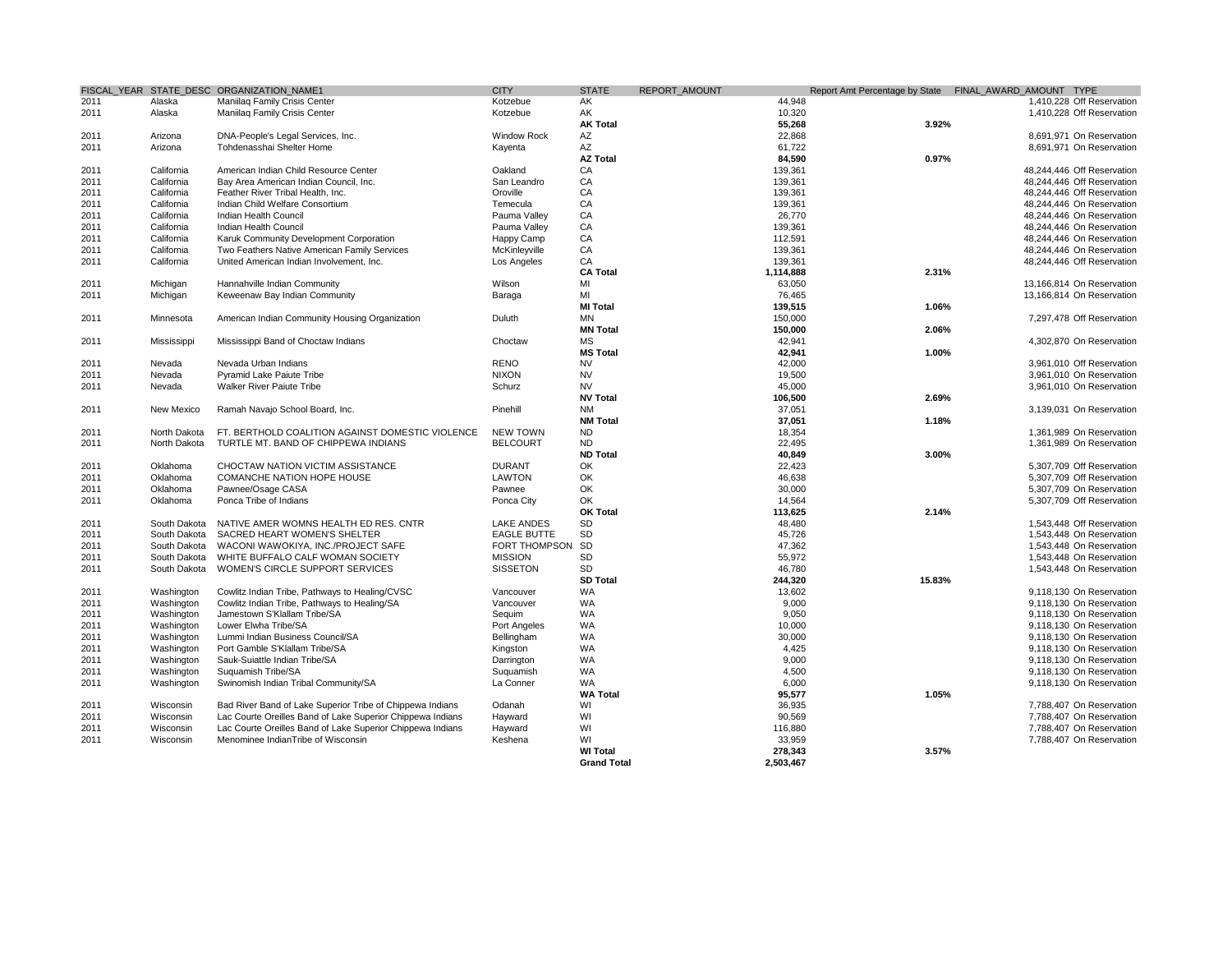|      |              | FISCAL YEAR STATE DESC ORGANIZATION NAME1                  | <b>CITY</b>          |                 |                    |           |        | STATE ZIP_CODE REPORT_AMOUNT Report Amt Percentage by State FINAL_AWARD_AMOUNT TYPE |
|------|--------------|------------------------------------------------------------|----------------------|-----------------|--------------------|-----------|--------|-------------------------------------------------------------------------------------|
| 2012 | Alaska       | Maniilag Family Crisis Center                              | Kotzebue             | AK              | 99752              | 14,589    |        | 1.307.108 Off Reservation                                                           |
|      |              |                                                            |                      | <b>AK Total</b> |                    | 14,589    | 1.12%  |                                                                                     |
| 2012 | Arizona      | DNA-People's Legal Services, Inc.                          | Window Rock          | AZ              | 86515              | 30,723    |        | 7,739,453 On Reservation                                                            |
| 2012 | Arizona      | Tohdenasshai Shelter Home                                  | Kayenta              | AZ              | 86033              | 56,609    |        | 7,739,453 On Reservation                                                            |
| 2012 | Arizona      | Tohdenasshai Shelter Home                                  | Kayenta              | AZ              | 86033              | 25,568    |        | 7,739,453 On Reservation                                                            |
|      |              |                                                            |                      | <b>AZ Total</b> |                    | 112,900   | 1.46%  |                                                                                     |
| 2012 | California   | Bay Area American Indian Council, Inc.                     | San Leandro          | CA              | 94577              | 128,656   |        | 42,593,117 Off Reservation                                                          |
|      |              |                                                            |                      | CA              |                    |           |        |                                                                                     |
| 2012 | California   | Feather River Tribal Health, Inc.                          | Oroville             |                 | 95965              | 106,416   |        | 42,593,117 Off Reservation                                                          |
| 2012 | California   | Indian Health Council                                      | Pauma Valley         | CA              | 92061              | 111,034   |        | 42,593,117 On Reservation                                                           |
| 2012 | California   | Karuk Community Development Corporation                    | Happy Camp           | CA              | 90639              | 127,161   |        | 42,593,117 On Reservation                                                           |
| 2012 | California   | United American Indian Involvement, Inc.                   | Los Angeles          | CA              | 90017              | 160,819   |        | 42,593,117 Off Reservation                                                          |
|      |              |                                                            |                      | <b>CA Total</b> |                    | 634,086   | 1.49%  |                                                                                     |
| 2012 | Michigan     | Hannahville Indian Community                               | Wilson               | MI              | 49896              | 64,080    |        | 11,529,408 On Reservation                                                           |
| 2012 | Michigan     | Keweenaw Bay Indian Community                              | Baraga               | MI              | 49908              | 76,201    |        | 11.529.408 On Reservation                                                           |
| 2012 | Michigan     | Saginaw Chippewa Indian Tribe of Michigan                  | Mt Pleasant          | MI              | 48858              | 108,160   |        | 11,529,408 On Reservation                                                           |
| 2012 | Michigan     | Sault Ste Marie Tribe of Chippewa Indians                  | Sault Ste Marie      | MI              | 49783              | 94,258    |        | 11,529,408 On Reservation                                                           |
|      |              |                                                            |                      | <b>MI Total</b> |                    | 342,699   | 2.97%  |                                                                                     |
| 2012 | Minnesota    | Mille Lacs Band of Chippewa Indians                        | Onamia               | <b>MN</b>       | 56359              | 100,000   |        | 6,468,969 On Reservation                                                            |
| 2012 | Minnesota    | Red Lake Band of Chippewa Indians                          | Red Lake             | <b>MN</b>       | 56671              | 100,000   |        | 6.468.969 On Reservation                                                            |
| 2012 | Minnesota    | White Earth Reservation Tribal Council                     | White Earth          | <b>MN</b>       | 56591              | 84,038    |        | 6,468,969 On Reservation                                                            |
| 2012 | Minnesota    | Women of Nations                                           | St. Paul             | MN              | 55102              | 309,389   |        | 6,468,969 Off Reservation                                                           |
|      |              |                                                            |                      | <b>MN Total</b> |                    | 593,427   | 9.17%  |                                                                                     |
|      |              |                                                            |                      |                 |                    |           |        |                                                                                     |
| 2012 | Mississippi  | Mississippi Band of Choctaw Indians                        | Choctaw              | <b>MS</b>       | 39350              | 51,476    |        | 3,826,307 On Reservation                                                            |
|      |              |                                                            |                      | <b>MS Total</b> |                    | 51.476    | 1.35%  |                                                                                     |
| 2012 | North Dakota | FT. BERTHOLD COALITION AGAINST DOMESTIC VIOLENCE           | <b>NEW TOWN</b>      | <b>ND</b>       | 58763              | 17,011    |        | 1.263.793 On Reservation                                                            |
| 2012 | North Dakota | TURTLE MT. BAND OF CHIPPEWA INDIANS                        | <b>BELCOURT</b>      | <b>ND</b>       | 58316              | 22,051    |        | 1,263,793 On Reservation                                                            |
|      |              |                                                            |                      | <b>ND Total</b> |                    | 39,062    | 3.09%  |                                                                                     |
| 2012 | New Mexico   | Ramah Navajo School Board, Inc.                            | Pinehill             | <b>NM</b>       | 87357              | 4,500     |        | 2,825,361 On Reservation                                                            |
|      |              |                                                            |                      | <b>NM Total</b> |                    | 4,500     | 0.16%  |                                                                                     |
| 2012 | Nevada       | Pyramid Lake Paiute Tribe                                  | <b>NIXON</b>         | <b>NV</b>       | 89424              | 21,825    |        | 3.541.319 On Reservation                                                            |
| 2012 | Nevada       | <b>Walker River Paiute Tribe</b>                           | Schurz               | <b>NV</b>       | 89427              | 10,777    |        | 3,541,319 On Reservation                                                            |
|      |              |                                                            |                      | <b>NV Total</b> |                    | 32,602    | 0.92%  |                                                                                     |
| 2012 | Oklahoma     | <b>CHEROKEE NATION</b>                                     | <b>TAHLEQUAH</b>     | OK              | 74465              | 23,744    |        | 4,734,234 Off Reservation                                                           |
| 2012 | Oklahoma     | CHOCTAW NATION VICTIM ASSISTANCE                           | <b>DURANT</b>        | OK              | 74702              | 20,234    |        | 4,734,234 Off Reservation                                                           |
| 2012 | Oklahoma     | COMANCHE NATION HOPE HOUSE                                 | <b>LAWTON</b>        | OK              | 73502              | 43,737    |        | 4,734,234 Off Reservation                                                           |
| 2012 | Oklahoma     | Pawnee/Osage CASA                                          | Pawnee               | OK              | 74058              | 21.625    |        | 4.734.234 Off Reservation                                                           |
| 2012 | Oklahoma     | Ponca Tribe of Indians                                     | Ponca City           | OK              | 74601              | 9,092     |        | 4,734,234 Off Reservation                                                           |
|      |              |                                                            |                      | <b>OK Total</b> |                    | 118,432   | 2.50%  |                                                                                     |
|      |              |                                                            |                      |                 |                    | 32,674    |        |                                                                                     |
| 2012 | South Dakota | NATIVE AMER WOMNS HEALTH ED RES. CNTR                      | <b>LAKE ANDES</b>    | SD              | 57356              |           |        | 1,420,308 Off Reservation                                                           |
| 2012 | South Dakota | SACRED HEART WOMEN'S SHELTER                               | <b>EAGLE BUTTE</b>   | SD              | 57625              | 53,940    |        | 1,420,308 On Reservation                                                            |
| 2012 | South Dakota | Wacanga <sup>®</sup>                                       | SISSETON             | SD              | 57262              | 27,361    |        | 1,420,308 On Reservation                                                            |
| 2012 | South Dakota | WHITE BUFFALO CALF WOMAN SOCIETY                           | <b>MISSION</b>       | SD              | 57555              | 34,734    |        | 1,420,308 On Reservation                                                            |
| 2012 | South Dakota | WICONI WAWOKIYA, INC./PROJECT SAFE                         | <b>FORT THOMPSON</b> | <b>SD</b>       | 57339              | 58.578    |        | 1,420,308 On Reservation                                                            |
|      |              |                                                            |                      | <b>SD Total</b> |                    | 207,287   | 14.59% |                                                                                     |
| 2012 | Texas        | Alabama-Coushatta Tribe of Texas                           | Livingston           | TX              | 77351              | 57,424    |        | 29,172,659 On Reservation                                                           |
|      |              |                                                            |                      | <b>TX Total</b> |                    | 57,424    | 0.20%  |                                                                                     |
| 2012 | Washington   | Cowlitz Indian Tribe, Pathways to Healing/SA               | Vancouver            | WA              | 98632              | 9,500     |        | 8,127,567 On Reservation                                                            |
| 2012 | Washington   | Jamestown S'Klallam Tribe/SA                               | Seauim               | <b>WA</b>       | 98382              | 3.500     |        | 8.127.567 On Reservation                                                            |
| 2012 | Washington   | Kalispel Tribe of Indians/CVSC                             | Usk                  | WA              | 99180              | 29,348    |        | 8,127,567 On Reservation                                                            |
| 2012 | Washington   | Lower Elwha Tribe/SA                                       | Port Angeles         | WA              | 98363              | 9,500     |        | 8,127,567 On Reservation                                                            |
| 2012 | Washington   | Lummi Indian Business Council/SA                           | Bellingham           | WA              | 98226              | 23,500    |        | 8,127,567 On Reservation                                                            |
| 2012 | Washington   | Port Gamble S'Klallam Tribe/SA                             | Kingston             | WA              | 98346              | 9,500     |        | 8,127,567 On Reservation                                                            |
| 2012 | Washington   | Sauk-Suiattle Indian Tribe/SA                              | Darrington           | WA              | 98241              | 9,500     |        | 8,127,567 On Reservation                                                            |
| 2012 | Washington   | Suquamish Tribe/SA                                         | Suquamish            | WA              | 98392              | 2,380     |        | 8,127,567 On Reservation                                                            |
|      |              |                                                            |                      |                 | 98257              |           |        |                                                                                     |
| 2012 | Washington   | Swinomish Indian Tribal Community/SA                       | La Conner            | WA              |                    | 9,500     |        | 8,127,567 On Reservation                                                            |
|      |              |                                                            |                      | <b>WA Total</b> |                    | 106,228   | 1.31%  |                                                                                     |
| 2012 | Wisconsin    | Bad River Band of Lake Superior Tribe of Chippewa Indians  | Odanah               | WI              | 54861              | 35,855    |        | 6,878,718 On Reservation                                                            |
| 2012 | Wisconsin    | Lac Courte Oreilles Band of Lake Superior Chippewa Indians | Hayward              | WI              | 54843              | 113,928   |        | 6,878,718 On Reservation                                                            |
| 2012 | Wisconsin    | Menominee IndianTribe of Wisconsin                         | Keshena              | WI              | 54135              | 16,471    |        | 6,878,718 On Reservation                                                            |
|      |              |                                                            |                      | <b>WI Total</b> |                    | 166,254   | 2.42%  |                                                                                     |
|      |              |                                                            |                      |                 | <b>Grand Total</b> | 2.480.966 |        |                                                                                     |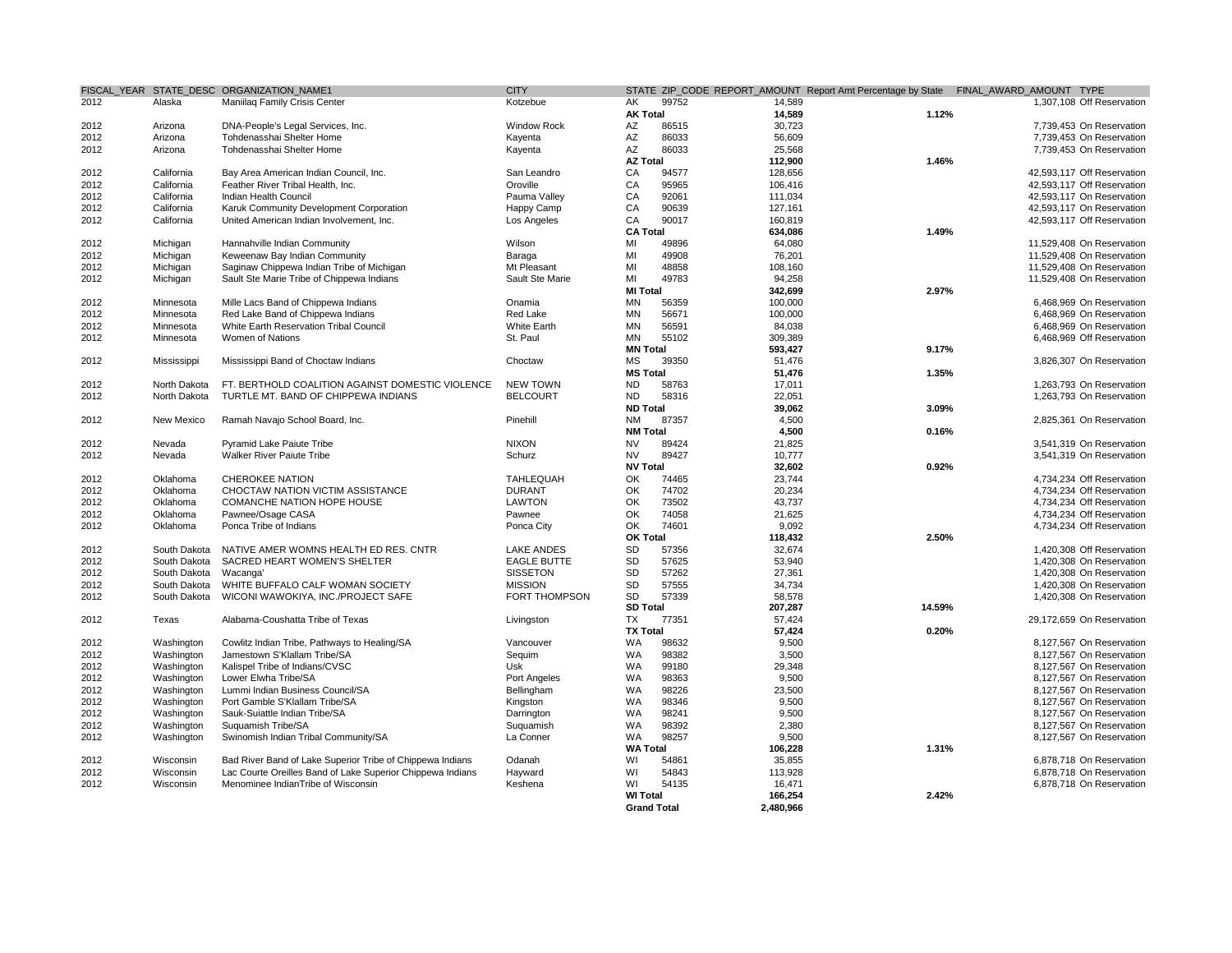|      |              | FISCAL_YEAR STATE_DESC ORGANIZATION_NAME1                  | <b>CITY</b>          | <b>STATE</b>       |           |        | REPORT_AMOUNT Report Amt Percentage by State FINAL_AWARD_AMOUNT TYPE |
|------|--------------|------------------------------------------------------------|----------------------|--------------------|-----------|--------|----------------------------------------------------------------------|
| 2013 | Arizona      | DNA-People's Legal Services, Inc.                          | <b>Window Rock</b>   | AZ                 | 38,404    |        | 8,704,554 On Reservation                                             |
|      |              |                                                            |                      | <b>AZ Total</b>    | 38,404    | 0.44%  |                                                                      |
| 2013 | California   | American Indian Child Resource Center                      | Oakland              | CA                 | 141,521   |        | 48,127,169 Off Reservation                                           |
| 2013 | California   | Bay Area American Indian Council, Inc.                     | San Leandro          | CA                 | 141.521   |        | 48.127.169 Off Reservation                                           |
| 2013 | California   | Feather River Tribal Health, Inc.                          | Oroville             | CA                 | 123,802   |        | 48,127,169 Off Reservation                                           |
|      |              |                                                            |                      |                    |           |        |                                                                      |
| 2013 | California   | Indian Health Council                                      | Pauma Valley         | CA                 | 114,750   |        | 48,127,169 On Reservation                                            |
| 2013 | California   | Karuk Community Development Corporation                    | Happy Camp           | CA                 | 141,250   |        | 48,127,169 On Reservation                                            |
| 2013 | California   | Two Feathers Native American Family Services               | McKinleyville        | CA                 | 53,080    |        | 48,127,169 On Reservation                                            |
| 2013 | California   | Two Feathers Native American Family Services               | McKinleyville        | CA                 | 141,520   |        | 48,127,169 On Reservation                                            |
| 2013 | California   | United American Indian Involvement, Inc                    | Los Angeles          | CA                 | 141,520   |        | 48,127,169 Off Reservation                                           |
|      |              |                                                            |                      | <b>CA Total</b>    | 998,964   | 2.08%  |                                                                      |
| 2013 | Kentucky     | Sanctuary                                                  | Hopkinsville         | KY                 | 55,069    |        | 5,984,199 On Reservation                                             |
|      |              |                                                            |                      | <b>KY Total</b>    | 55,069    | 0.92%  |                                                                      |
| 2013 | Maine        | Indian Township Tribal Government                          | Princeton            | ME                 | 40,560    |        | 2,164,124 On Reservation                                             |
|      |              |                                                            |                      | <b>ME Total</b>    | 40,560    | 1.87%  |                                                                      |
|      |              |                                                            |                      |                    |           |        |                                                                      |
| 2013 | Michigan     | Hannahville Indian Community                               | Wilson               | MI                 | 69,471    |        | 12,873,784 On Reservation                                            |
| 2013 | Michigan     | Hannahville Indian Community                               | Wilson               | MI                 | 64,853    |        | 12,873,784 On Reservation                                            |
| 2013 | Michigan     | Keweenaw Bay Indian Community                              | Baraga               | MI                 | 66,402    |        | 12,873,784 On Reservation                                            |
| 2013 | Michigan     | Saginaw Chippewa Indian Tribe of Michigan                  | Mt Pleasant          | MI                 | 84,255    |        | 12.873.784 On Reservation                                            |
| 2013 | Michigan     | Saginaw Chippewa Indian Tribe of Michigan                  | Mt Pleasant          | MI                 | 102,007   |        | 12,873,784 On Reservation                                            |
| 2013 | Michigan     | Sault Ste Marie Tribe of Chippewa Indians                  | Sault Ste Marie      | MI                 | 102,941   |        | 12,873,784 On Reservation                                            |
| 2013 | Michigan     | Sault Ste Marie Tribe of Chippewa Indians                  | Sault Ste Marie      | MI                 | 98,361    |        | 12,873,784 On Reservation                                            |
|      |              |                                                            |                      | <b>MI Total</b>    |           |        |                                                                      |
|      |              |                                                            |                      |                    | 588,290   | 4.57%  |                                                                      |
| 2013 | Minnesota    | Mille Lacs Band of Chippewa Indians                        | Onamia               | <b>MN</b>          | 100.000   |        | 7.234.583 On Reservation                                             |
| 2013 | Minnesota    | Red Lake Band of Chippewa Indians                          | Red Lake             | <b>MN</b>          | 100,000   |        | 7.234.583 On Reservation                                             |
| 2013 | Minnesota    | White Earth Reservation Tribal Council                     | <b>White Earth</b>   | <b>MN</b>          | 80.000    |        | 7.234.583 On Reservation                                             |
|      |              |                                                            |                      | <b>MN Total</b>    | 280.000   | 3.87%  |                                                                      |
| 2013 | Mississippi  | Mississippi Band of Choctaw Indians                        | Choctaw              | MS                 | 54,730    |        | 4,237,072 On Reservation                                             |
|      |              |                                                            |                      | <b>MS Total</b>    | 54,730    | 1.29%  |                                                                      |
| 2013 | Montana      | SAFE Harbour Inc                                           | Ronan                | MT                 | 18,000    |        | 1,758,418 On Reservation                                             |
|      |              |                                                            |                      | <b>MT Total</b>    | 18,000    | 1.02%  |                                                                      |
|      |              |                                                            |                      |                    |           |        |                                                                      |
| 2013 | North Dakota | SPIRIT LAKE VICTIM ASSISTANCE                              | FORT TOTTEN          | ND                 | 20,000    |        | 1,375,921 On Reservation                                             |
| 2013 | North Dakota | TURTLE MT. BAND OF CHIPPEWA INDIANS                        | <b>BELCOURT</b>      | <b>ND</b>          | 22,050    |        | 1,375,921 On Reservation                                             |
|      |              |                                                            |                      | <b>ND Total</b>    | 42,050    | 3.06%  |                                                                      |
| 2013 | New Mexico   | Ramah Navajo School Board, Inc.                            | Pinehill             | NM                 | 28,757    |        | 3,111,055 On Reservation                                             |
|      |              |                                                            |                      | <b>NM Total</b>    | 28,757    | 0.92%  |                                                                      |
| 2013 | Nevada       | <b>Pyramid Lake Paiute Tribe</b>                           | <b>NIXON</b>         | <b>NV</b>          | 31.825    |        | 3,954,131 On Reservation                                             |
| 2013 | Nevada       | <b>Walker River Paiute Tribe</b>                           | Schurz               | <b>NV</b>          | 10,777    |        | 3,954,131 On Reservation                                             |
|      |              |                                                            |                      | <b>NV Total</b>    | 42,602    | 1.08%  |                                                                      |
|      |              |                                                            |                      |                    |           |        |                                                                      |
| 2013 | Oklahoma     | <b>CHEROKEE NATION</b>                                     | <b>TAHLEQUAH</b>     | OK.                | 35,037    |        | 5,276,084 Off Reservation                                            |
| 2013 | Oklahoma     | CHOCTAW NATION VICTIM ASSISTANCE                           | <b>DURANT</b>        | OK                 | 20,233    |        | 5,276,084 Off Reservation                                            |
| 2013 | Oklahoma     | <b>COMANCHE NATION HOPE HOUSE</b>                          | <b>LAWTON</b>        | OK                 | 59.697    |        | 5.276.084 Off Reservation                                            |
| 2013 | Oklahoma     | <b>KAW NATION</b>                                          | <b>KAW CITY</b>      | OK                 | 44,464    |        | 5,276,084 Off Reservation                                            |
| 2013 | Oklahoma     | Pawnee/Osage CASA                                          | Pawnee               | OK                 | 30.000    |        | 5,276,084 Off Reservation                                            |
|      |              |                                                            |                      | <b>OK Total</b>    | 189,431   | 3.59%  |                                                                      |
| 2013 | South Dakota | NATIVE AMER WOMNS HEALTH ED RES. CNTR                      | <b>LAKE ANDES</b>    | <b>SD</b>          | 36,182    |        | 1,543,344 Off Reservation                                            |
| 2013 | South Dakota | SACRED HEART WOMEN'S SHELTER                               | <b>EAGLE BUTTE</b>   | <b>SD</b>          | 45,760    |        | 1.543.344 On Reservation                                             |
|      |              |                                                            |                      | SD                 |           |        | 1.543.344 On Reservation                                             |
| 2013 | South Dakota | Wacanga'                                                   | <b>SISSETON</b>      |                    | 21,534    |        |                                                                      |
| 2013 | South Dakota | WHITE BUFFALO CALF WOMAN SOCIETY                           | <b>MISSION</b>       | <b>SD</b>          | 55,810    |        | 1,543,344 On Reservation                                             |
| 2013 | South Dakota | WICONI WAWOKIYA, INC./PROJECT SAFE                         | <b>FORT THOMPSON</b> | <b>SD</b>          | 45.728    |        | 1.543.344 On Reservation                                             |
|      |              |                                                            |                      | <b>SD Total</b>    | 205,014   | 13.28% |                                                                      |
| 2013 | Washington   | Cowlitz Indian Tribe, Pathways to Healing/SA               | Vancouver            | <b>WA</b>          | 12,159    |        | 9,134,932 On Reservation                                             |
| 2013 | Washington   | Jamestown S'Klallam Tribe/SA                               | Sequim               | WA                 | 2,121     |        | 9,134,932 On Reservation                                             |
| 2013 | Washington   | Kalispel Tribe of Indians/CVSC                             | Usk                  | WA                 | 36,287    |        | 9,134,932 On Reservation                                             |
| 2013 | Washington   | Lummi Indian Business Council/SA                           | Bellingham           | WA                 | 12,766    |        | 9,134,932 On Reservation                                             |
| 2013 | Washington   | Port Gamble S'Klallam Tribe/SA                             | Kingston             | WA                 | 3,671     |        | 9,134,932 On Reservation                                             |
|      |              |                                                            |                      |                    |           |        |                                                                      |
| 2013 | Washington   | Sauk-Suiattle Indian Tribe/SA                              | Darrington           | WA                 | 9,164     |        | 9,134,932 On Reservation                                             |
| 2013 | Washington   | Swinomish Indian Tribal Community/SA                       | La Conner            | WA                 | 8,077     |        | 9,134,932 On Reservation                                             |
|      |              |                                                            |                      | <b>WA Total</b>    | 84,245    | 0.92%  |                                                                      |
| 2013 | Wisconsin    | Bad River Band of Lake Superior Tribe of Chippewa Indians  | Odanah               | WI                 | 36,935    |        | 7.669.345 On Reservation                                             |
| 2013 | Wisconsin    | Lac Courte Oreilles Band of Lake Superior Chippewa Indians | Hayward              | WI                 | 116,880   |        | 7,669,345 On Reservation                                             |
| 2013 | Wisconsin    | Menominee Indian Tribe of Wisconsin                        | Keshena              | WI                 | 33,015    |        | 7,669,345 On Reservation                                             |
|      |              |                                                            |                      | <b>WI Total</b>    | 186,830   | 2.44%  |                                                                      |
|      |              |                                                            |                      | <b>Grand Total</b> | 2,852,946 |        |                                                                      |
|      |              |                                                            |                      |                    |           |        |                                                                      |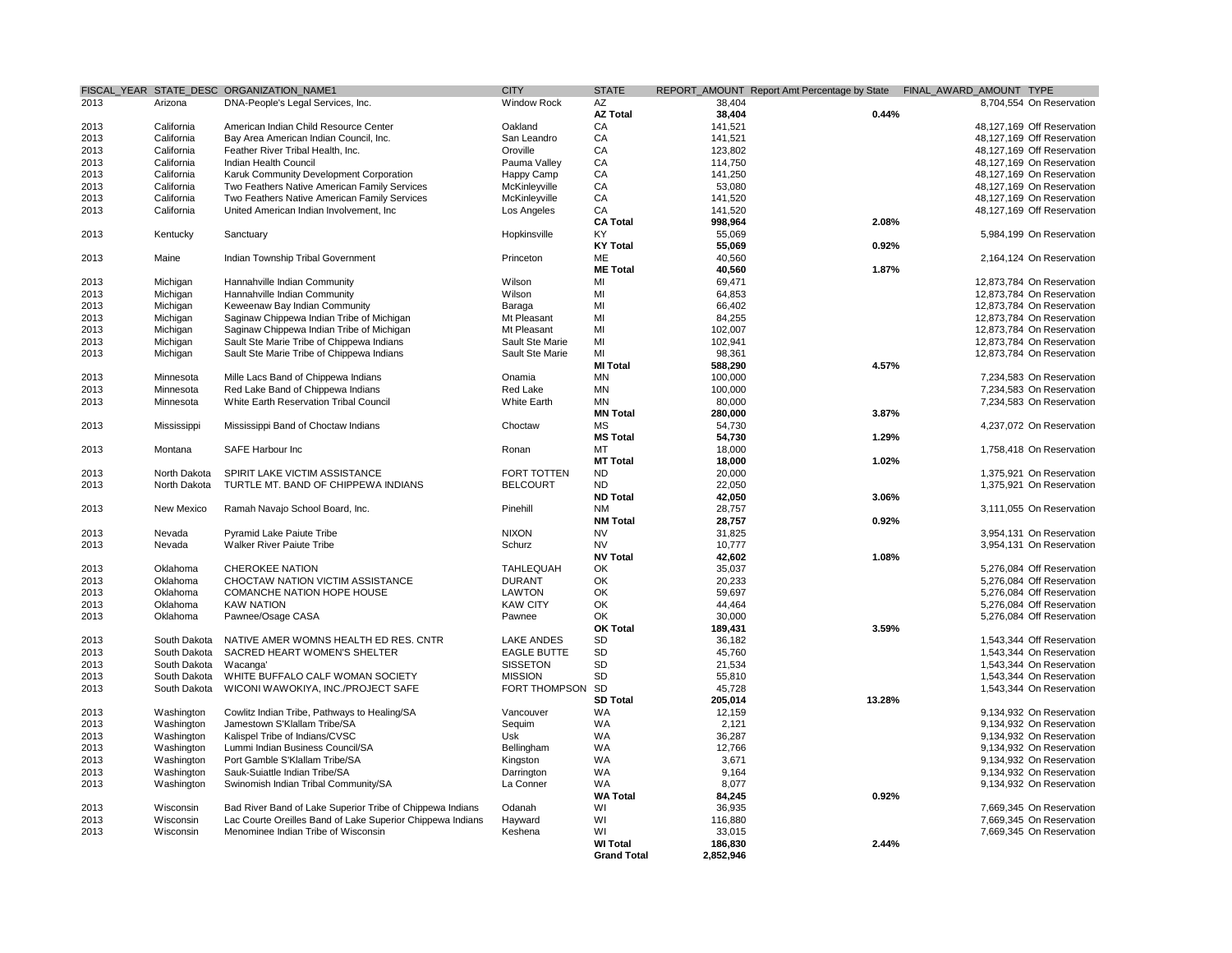|      |              | FISCAL YEAR STATE DESC ORGANIZATION NAME1    | <b>CITY</b>      | <b>STATE</b>       |            |       | REPORT_AMOUNT Report Amt Percentage by State FINAL_AWARD_AMOUNT TYPE |
|------|--------------|----------------------------------------------|------------------|--------------------|------------|-------|----------------------------------------------------------------------|
| 2014 | California   | Bay Area American Indian Council, Inc.       | San Leandro      | CA                 | 88,356.00  |       | 51,829,052.00 Off Reservation                                        |
| 2014 | California   | Indian Health Council                        | Pauma Valley     | CA                 | 88,355.00  |       | 51,829,052.00 On Reservation                                         |
| 2014 | California   | Two Feathers Native American Family Services | McKinleyville    | CA                 | 88.440.00  |       | 51,829,052.00 On Reservation                                         |
|      |              |                                              |                  | <b>CA Total</b>    | 265,151.00 | 0.51% |                                                                      |
| 2014 | Maine        | Indian Township Tribal Government            | Princeton        | <b>ME</b>          | 40,560.00  |       | 2.278.659.00 On Reservation                                          |
|      |              |                                              |                  | <b>ME Total</b>    | 40.560.00  | 1.78% |                                                                      |
| 2014 | Michigan     | Keweenaw Bay Indian Community                | Baraga           | MI                 | 69,058.00  |       | 13,750,704.00 On Reservation                                         |
|      |              |                                              |                  | <b>MI Total</b>    | 69,058.00  | 0.50% |                                                                      |
| 2014 | North Dakota | FORT BERTHOLD COALITION AGAINST VIOLENCE     | New Town         | <b>ND</b>          | 17.011.00  |       | 1.468.657.00 On Reservation                                          |
| 2014 | North Dakota | SPIRIT LAKE VICTIM ASSISTANCE                | FORT TOTTEN ND   |                    | 18,944.00  |       | 1,468,657.00 On Reservation                                          |
| 2014 | North Dakota | TURTLE MT. BAND OF CHIPPEWA INDIANS          | <b>BELCOURT</b>  | ND.                | 32,329.00  |       | 1,468,657.00 On Reservation                                          |
|      |              |                                              |                  | <b>ND Total</b>    | 68,284.00  | 4.65% |                                                                      |
| 2014 | Nebraska     | Santee Sioux Nation of Nebraska              | Niobrara         | <b>NE</b>          | 54.973.00  |       | 3.002.031.00 On Reservation                                          |
|      |              |                                              |                  | <b>NE Total</b>    | 54,973.00  | 1.83% |                                                                      |
| 2014 | New Mexico   | Ramah Navajo School Board, Inc.              | Pinehill         | <b>NM</b>          | 27,000.00  |       | 3,292,298.00 On Reservation                                          |
|      |              |                                              |                  | <b>NM Total</b>    | 27,000.00  | 0.82% |                                                                      |
| 2014 | New York     | THREE SISTERS PROGRAM                        | AKWESASNE        | <b>NY</b>          | 34,785.00  |       | 26,813,785.00 On Reservation                                         |
|      |              |                                              |                  | <b>NY Total</b>    | 34,785.00  | 0.13% |                                                                      |
| 2014 | Oklahoma     | BELIEVING IN NATIVE GENERATIONS              | ANADARKO         | OK                 | 26.465.00  |       | 5.656.092.00 Off Reservation                                         |
| 2014 | Oklahoma     | <b>CHEROKEE NATION</b>                       | <b>TAHLEQUAH</b> | OK                 | 35,037.00  |       | 5.656.092.00 Off Reservation                                         |
| 2014 | Oklahoma     | CHOCTAW NATION VICTIM ASSISTANCE             | <b>DURANT</b>    | OK                 | 20,233.00  |       | 5,656,092.00 Off Reservation                                         |
| 2014 | Oklahoma     | <b>COMANCHE NATION HOPE HOUSE</b>            | <b>LAWTON</b>    | OK                 | 59.697.00  |       | 5,656,092.00 Off Reservation                                         |
| 2014 | Oklahoma     | <b>IOWA TRIBE OF OKLAHOMA</b>                | <b>PERKINS</b>   | OK                 | 20.000.00  |       | 5.656.092.00 Off Reservation                                         |
| 2014 | Oklahoma     | <b>KAW NATION</b>                            | <b>KAW CITY</b>  | OK                 | 44.464.00  |       | 5.656.092.00 Off Reservation                                         |
| 2014 | Oklahoma     | MUSCOGEE (CREEK) NATION                      | <b>OKMULGEE</b>  | OK                 | 35,000.00  |       | 5,656,092.00 Off Reservation                                         |
| 2014 | Oklahoma     | Pawnee/Osage CASA                            | Pawnee           | OK                 | 35,000.00  |       | 5,656,092.00 Off Reservation                                         |
| 2014 | Oklahoma     | <b>WICHITA AND AFFILIATED TRIBES</b>         | ANADARKO         | OK.                | 36,490.00  |       | 5,656,092.00 Off Reservation                                         |
|      |              |                                              |                  | <b>OK Total</b>    | 312,386.00 | 5.52% |                                                                      |
|      |              |                                              |                  | <b>Grand Total</b> | 872,197.00 |       |                                                                      |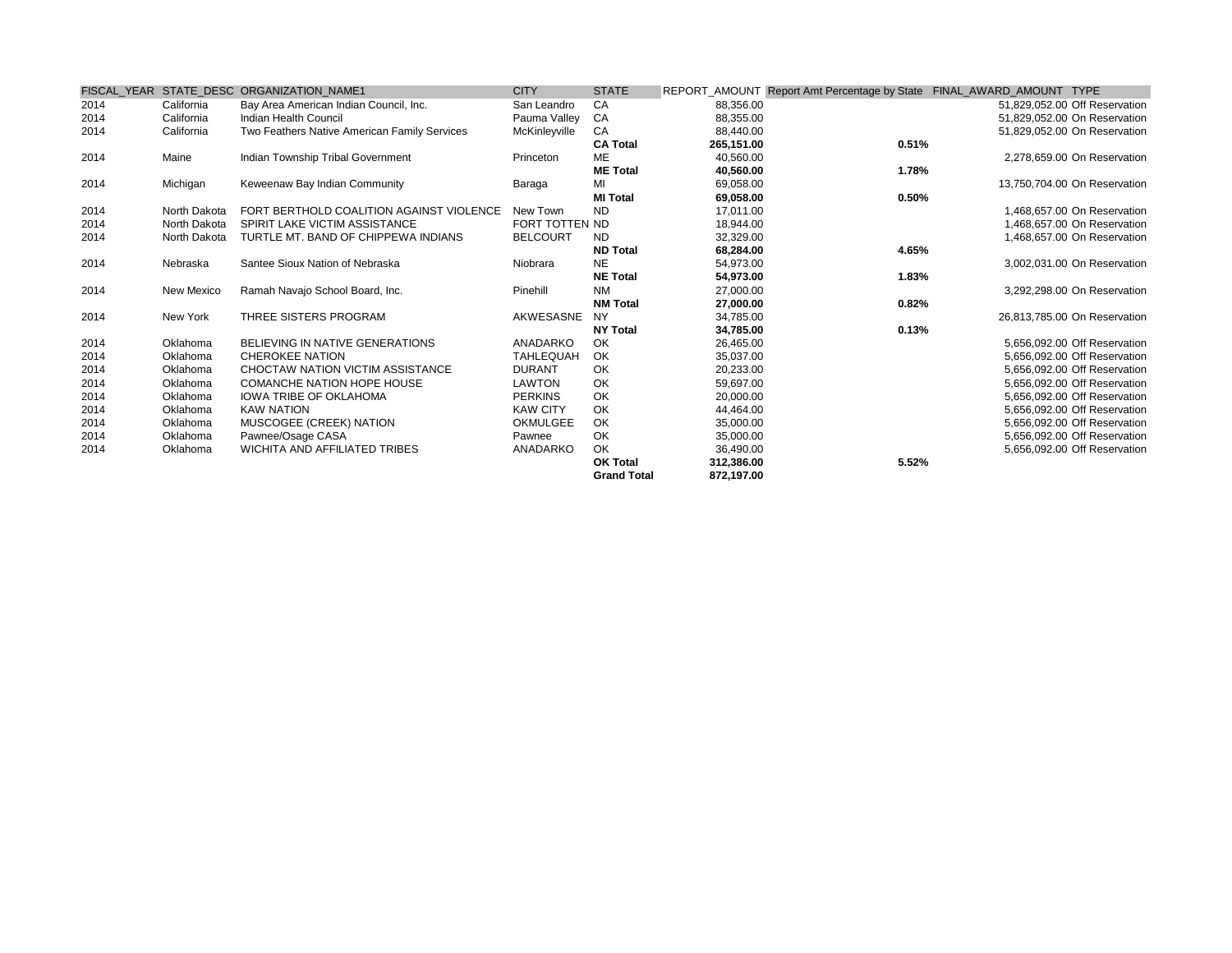

**EXECUTIVE COMMITTEE**

PRESIDENT **Brian Cladoosby**  *Swinomish Indian Tribal Community* 

FIRST VICE-PRESIDENT **Michael O. Finley**  *Confed. Tribes of Colville Reservation* 

RECORDING SECRETARY **Robert Shepherd**  *Sisseton Wahpeton Oyate*

TREASURER **Dennis Welsh**  *Colorado River Indian Tribes* 

**REGIONAL VICE-PRESIDENTS**

ALASKA **Jerry Isaac**  *Tanana Chiefs Conference* 

EASTERN OKLAHOMA **S. Joe Crittenden**  *Cherokee Nation* 

GREAT PLAINS **Leander McDonald** *Spirit Lake Tribe* 

MIDWEST **Aaron Payment**  *Sault Ste. Marie Tribe of Chippewa Indians* 

**NORTHEAST Randy Noka**  *Narragansett Tribe* 

**NORTHWEST Fawn Sharp**  *Quinault Indian Nation* 

**PACIFIC Rosemary Morillo**  *Soboba Band of Mission Indians* 

ROCKY MOUNTAIN **Ivan Posey Eastern Shoshone Tribe** 

**SOUTHEAST Ron Richardson**  *Haliwa-Saponi Indian Tribe* 

SOUTHERN PLAINS **Stephen Smith**  *Kiowa Tribe of Oklahoma* 

SOUTHWEST **Manuel Heart**  *Ute Mountain Ute Tribe* 

**WESTERN Arlan Melendez**  *Reno Sparks Indian Colony* 

EXECUTIVE DIRECTOR **Jacqueline Johnson Pata**  *Tlingit* 

**NCAI HEADQUARTERS** 1516 P Street, N.W. Washington, DC 20005 202.466.7767 202.466.7797 fax www.ncai.org

#### **N A T I O N A L C O N G R E S S O F A M E R I C A N I N D I A N S**

# **The National Congress of American Indians Resolution #ANC-14-048**

**TITLE: Support for a dedicated Tribal Set-Aside in the Victims of Crime Act (VOCA) Fund** 

**WHEREAS,** we, the members of the National Congress of American Indians of the United States, invoking the divine blessing of the Creator upon our efforts and purposes, in order to preserve for ourselves and our descendants the inherent sovereign rights of our Indian nations, rights secured under Indian treaties and agreements with the United States, and all other rights and benefits to which we are entitled under the laws and Constitution of the United States, to enlighten the public toward a better understanding of the Indian people, to preserve Indian cultural values, and otherwise promote the health, safety and welfare of the Indian people, do hereby establish and submit the following resolution; and

**WHEREAS,** the National Congress of American Indians (NCAI) was established in 1944 and is the oldest and largest national organization of American Indian and Alaska Native tribal governments; and

**WHEREAS,** the Crime Victims Fund, administered by the Office for Victims of Crime (OVC) within DOJ's Office of Justice Programs (OJP), was initially established to address the need for victim services programs, and to assist tribal, state, and local governments in providing appropriate services to their communities; and

**WHEREAS,** Congress passed the Victims of Crimes Act thirty years ago and did not include Indian tribes in the original distribution of funds; and

**WHEREAS,** the Fund is financed by collections of fines, penalty assessments, and bond forfeitures from defendants convicted of Federal crimes, but until now, tribes have only been eligible to receive a very small portion of the discretionary funding from the Fund; and

**WHEREAS,** in FY 2000, Congress began limiting the amount of Fund deposits that could be obligated each year. This was to provide a stable level of funding available for these programs in future years despite annual fluctuations in Fund deposits; and

**WHEREAS,** in \$2.8 billion and as a result the Fund now holds balances in excess of \$10 billion enough under the current spending cap to last 12 years; and

**WHEREAS,** OVC and OJP officials have recognized the great need to strengthen victims services on tribal lands and, thus, are proposing this new set-aside to help meet that need; and